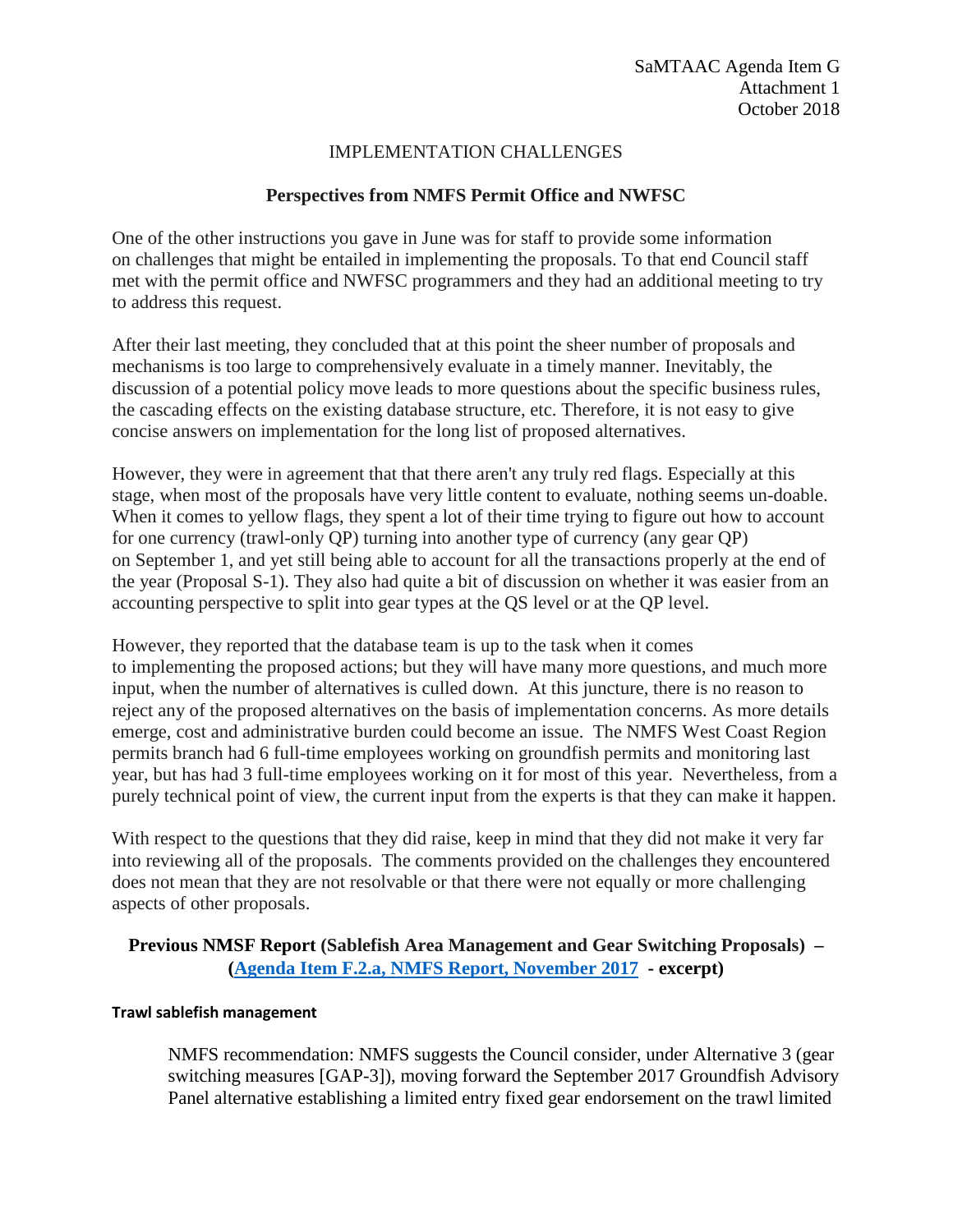entry permit (potentially based on certain level of fixed gear landings during a qualification period) along with the "eliminate and mitigate" Alternative 3 quota caps proposal. An endorsement would be far easier and more affordable to implement than creating new categories of quota shares or pounds, a factor that merits consideration during the analysis. For Alternative 2 (removing the 36 degree management line), NMFS notes that from an implementation standpoint, removing or changing the boundary would be relatively straightforward, likely similar to the process to that used for changing boundaries for lingcod.

## **Council Staff Assessment of Implementation Challenges**

The following is a list of tasks related to the sablefish area management and gear switching proposals that are currently being considered. Council staff has grouped the tasks from those that appear to be more difficult to those that appear least difficult, but these groups and ordering should not be considered hard and fast. There is some uncertainty in the initial assignment to the tiers and the assignments may vary as more details on the proposals are developed. Additionally, the WCR permit office and NWFSC programmers may identify other challenges or easier way to solve some of the apparent challenges. While there may be some movement between the tiers it seems likely that the tasks toward the top of the list will be more difficult than the tasks toward the bottom.

### 1. (Most Difficult)

- Tracking majority ownership from the past and on an ongoing basis into the future and matching majority ownership between QS accounts and vessel ownership.
- Tracking majority ownership from the past to the present and matching majority ownership between QS accounts and vessel ownership (but not tracking into the future).
- Tracking majority ownership for one type of entity from the past and on an ongoing basis into the future.
- Tracking majority ownership from the past to the present for one type of entity (but not tracking into the future).
- 2.
- Linking QS accounts and vessel accounts through common majority ownership (but not tracking from year-to-year).
- Midyear change of designations from trawl-only to any gear. (There is much uncertainty about workload for this, so placement here is uncertain. See below for an alternative midyear approach that might be easier.)
- 3.
- Annual determination of vessel participation levels and incorporation of those levels as a different threshold for every vessel (e.g. individualized gear switching thresholds based on amount of trawl caught sablefish in the previous year).
- Annual determination of vessel participation levels to see if a particular threshold is met, and if so application of the same criteria for all vessel that meet those thresholds (e.g. active trawler designations).
- 4.
- Applying a gear switching limit that is different for every vessel or permit that varies each year.